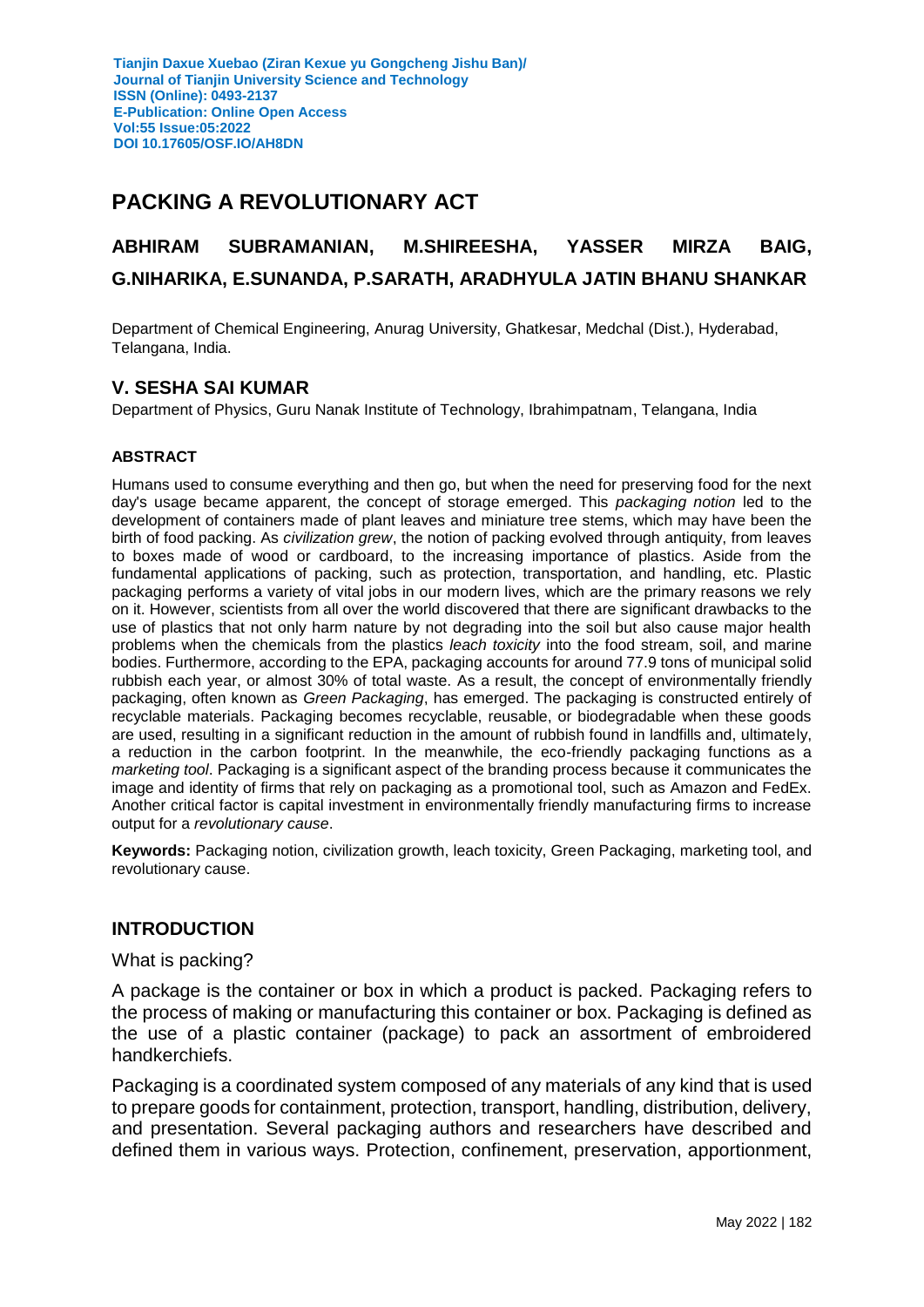unitization, convenience, and product communication are the seven primary functions of packaging for the product, according to Paine, Robertson, Livingstone, and Sparks.

The legal repercussions of government and authority activities can influence how actors interact with packaging functions. Some copyright, intellectual property, trademark, and patent laws are applicable to the protection of packaging designs and technology. Packaging logistics combines several packaging skills with logistics and supply chain management disciplines to complement and assist one another. Logistics is a management discipline that focuses on the "flow of goods."

As the packaging establishes customer sentiments regarding the brand, it is one of the primary factors for on-the-spot purchasing choices. It also depends on the customer's personality, lifestyle culture, and a variety of other elements including as:

**The Spontaneous Urge to buy:** A consumer, like a toddler who is captivated by colorful balls, may instinctively respond to advertising or a display and decide to purchase that product.

**Compulsion:** Customers are compelled to buy something because of the packaging.

**Animation:** A product emanated a strange allure.

**Hedonic Elements:** The choice to buy was motivated by some happy or negative emotion, such as satisfaction or remorse.

# **FUNCTIONS OF PACKAGING**

The most common functions of packaging are:

**Physical Protection:** Many factors, including as vibration, mechanical shock, compressions, temperature, and so on, must be considered while designing the product. Packaging's purpose is to safeguard the product from all of these influences.

**Transmit Information:** Labels on packages instruct the product user on how to use, recycle, transport, or dispose of the product and packaging. The government also requires this information on the packaging of some items, such as medications, food, and chemical products. Some labels and containers can also be used to track and trace.

**Marketing:** For decades, marketers have relied on the physical and aesthetic appearance of a product's packaging to persuade purchasers to purchase their items.

**Convenience:** Certain package characteristics can make a product easier to use, distribute, handle, display, open, stack, re-close, reuse, dispensing, recycling, and disposing of. For example, if a straw is included with a ready-to-drink juice, it is simple to transport it in automobiles and use and discard the packaging.

**Barriers Protection:** Many items require protection or barriers against water, dust, oxygen, and vapor, among other things. Permeation is a significant component in packing. Products that require a lengthy shelf life are frequently packed with desiccants. A regulated or modified environment is maintained in some food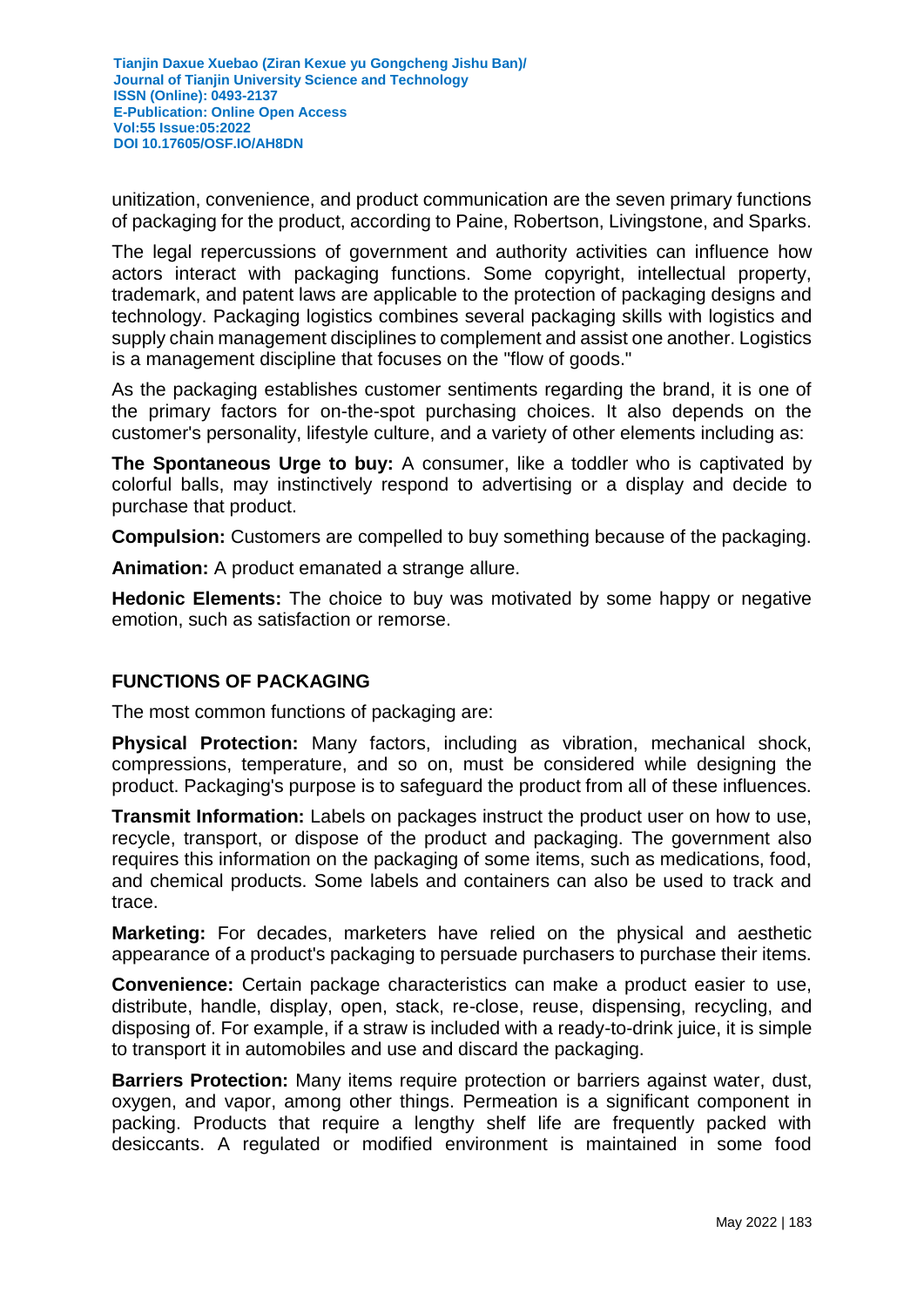containers. In such instances, the primary goal of packaging is to maintain a clean, sanitary, fresh, and safe environment for the desired shelf life.

**Security:** Tampering can be discouraged by providing improved tamper resistance to packages. A package may also have a tamper-evident device to indicate whether or not it has been tampered with during transit or shipment. These packaging elements aid in the reduction of security threats and package pilferage.

## **Background**

Packaging as a notion evolved from early humanity's basic requirement to preserve and transfer their food from place to place. While there is no record of when the first packing materials were employed, historians think that materials such as leaves, animal skins, nuts, or gourds were used to store and carry objects during the nomadic hunter/gatherer days.



# **Ancient Egyptian Packaging Techniques**

Glass was considered a rare stone in Ancient Egypt and was normally kept for royalty. However, it was the Egyptians' preoccupation with glass that finally led to the discovery of glass blowing technology, which allowed them to form glass into containers for food and water storage. This old glass, however, was not transparent; this would not be found for another 500 years.

# **Ancient Chinese Packaging Techniques**

Because of their achievements in producing paper – the oldest form of flexible packaging – Ancient China is credited with inventing flexible packaging.

Historians think that in the first or second century, the Chinese began to wrap meals in treated mulberry bark. When the Chinese developed their paper-making processes in subsequent centuries, paper began to be utilised for packing products such as medicine and tea bundles.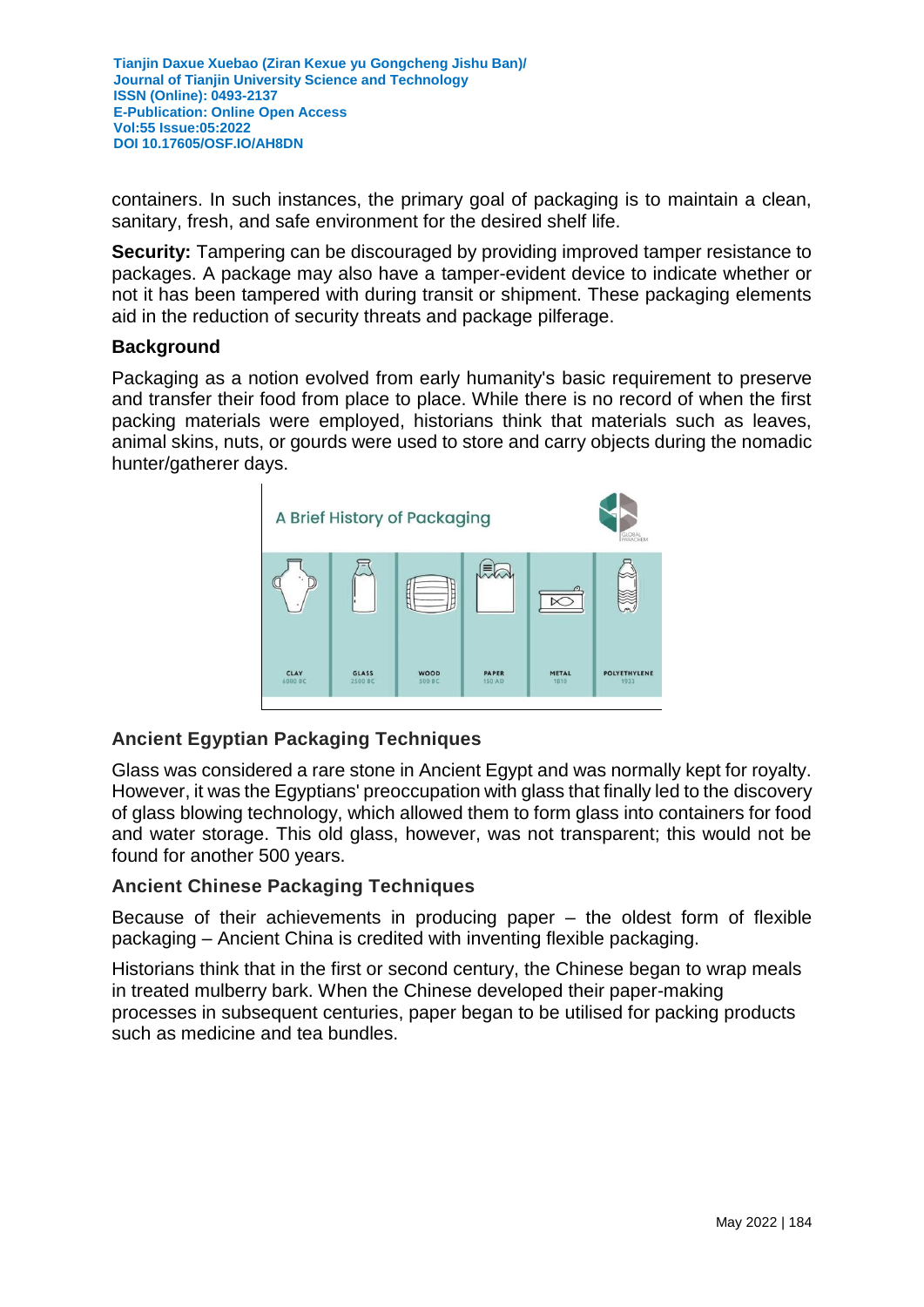

During the middle Ages, the use of wooden barrels and wood boxes as storage and transportation methods became increasingly common. Barrels were commonly used to transport commodities such as rum, dry food, and fresh water across oceans.

Here are some of the most important packaging advances that have occurred in recent years.

# **Napoleon's Food Preservation Prize (1795)**

Napoleon offered a reward of 12,000 francs to anybody who could develop better ways of food preservation in 1795. Napoleon needed to find a means to feed his troops, which was in the midst of a battle, which prompted this push for invention.

However, it would be another 15 years until a guy called Nicolas Appert earned the award. Nicolas Appert, commonly known as the "Father of Canning," developed a method for preserving food for a long time by boiling it and then sealing it in airtight glass jars. With canned items, we still utilize this procedure today.

## **The Rise of Tin (1810)**

An Englishman named Peter Durand patented the use of tin-coated iron cans instead of bottles to preserve food in 1810. Tin would become one of the most popular packaging materials for products like cookies and cigarettes during the following 20 years.

# **The First Cardboard Box (1817)**

Sir Malcolm Thornhill invented the cardboard box in 1817, despite the fact that cardboard had been invented several hundred years before in China. Note that these boxes were not corrugated at the time; corrugated boxes would not be created until 1871. Silk makers used cardboard boxes to carry moths and eggs from Japan to Europe.

## **Packaging in the Late 1800s – Early 1900s**

The First Machine for Making Paper Bags (1852)

Francis Wolle built a machine capable of mass-producing paper bags some years after the first commercial paper bags were manufactured in 1844.

Note that the paper bags back then didn't precisely like the paper bags we know today — they looked more like giant postal envelopes.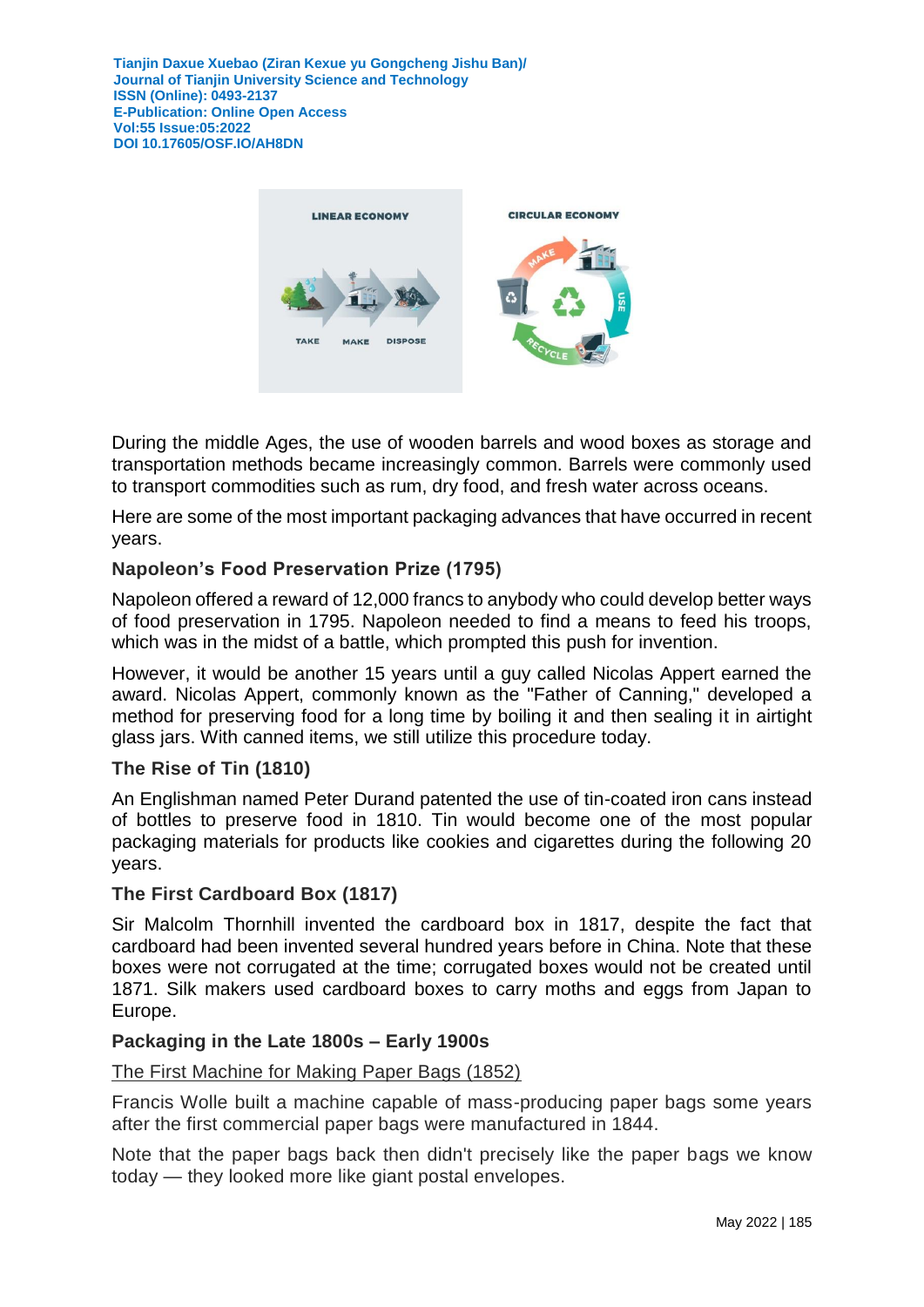

# The Initial Carton (1879)

By chance, a Brooklyn printer named Robert Gair created the first carton Gair was the proprietor of a paper bag business. One of Gair's machines malfunctioned one day, slicing through a stack of paper bags rather than creasing them. Gair recognized at that point that prefabricated cartons might be made by cutting and creasing cartons in one process.



# The Original Cereal Box (1906)

In 1906, the Kellogg brothers, who invented Corn Flake cereal in 1877, began utilizing cardboard to distribute and sell their product. The cereal box was originally covered in a heat-sealed bag, with the cereal loose on the inside. However, to confine and protect the cereal, a plastic bag was eventually inserted inside the cereal box.

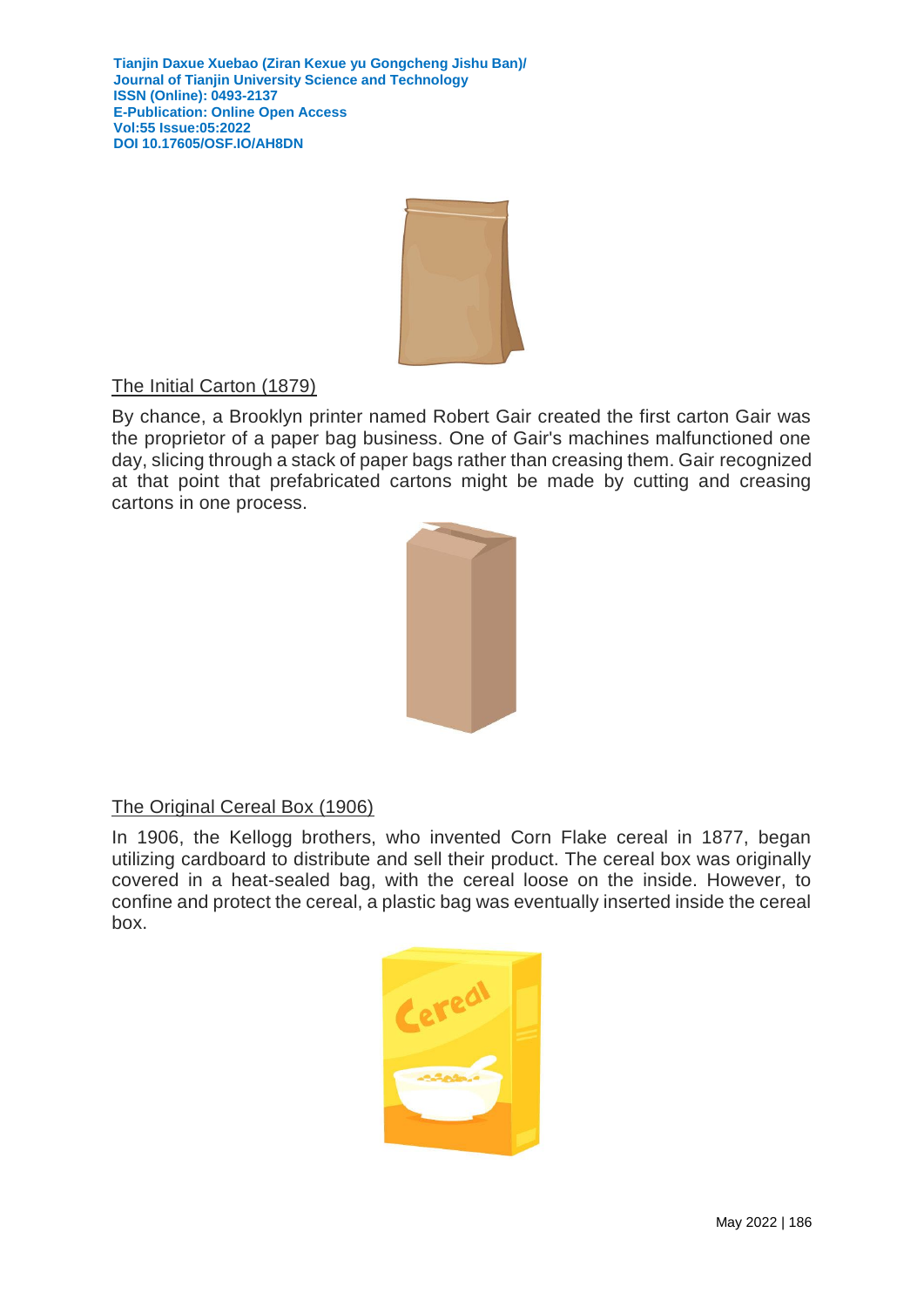## **Most common types of packaging**

## **1. Rigid Plastic Packaging**

Plastics used in this form of packaging include polyethylene terephthalate (PET) and high-density polyethylene (HPDE). Plastic bottles, such as those used for soda, water, shampoo, and lotion, are examples of stiff packaging.

# **2. Paper**

Paper is a common packaging material for a variety of items, such as the meat wrapping paper used by your butcher. There are paper bags, product labels, tissue paper, and other sorts of paper packaging to choose from.

# **3. Paperboard**

Paperboard is a thicker, more durable alternative to paper packaging. This packaging method is commonly used as the principal package for items like cereal, TV dinners, crackers, and so on. Paperboard may be made in a variety of thicknesses, making it a viable choice for juice boxes, milk containers, and other applications.

## 4. **Cardboard/Fiberboard**

Secondary packing materials include cardboard and fiberboard. They are the most often utilized material for shipping items to merchants and customers. Some companies also utilize cardboard and fiberboard for primary packaging for vacuum cleaners, culinary utensils, pots and pans, appliances, HD TVs, and other items.

## **5. Aluminum**

Aluminum is a widely utilized main packaging material, ranging from aluminum foil to aluminum cans**.**

# **6. Glass**

Despite the fact that plastic packaging has grown increasingly popular, glass packaging is still used for a wide range of items. Glass containers are used for both food and personal care goods such as perfume and fragrance. Because glass is totally recyclable and can be reused an infinite number of times, it is gradually making a comeback as firms strive to be more eco-friendly.

## **7. Flexible Plastic Packaging**

This is a different sort of plastic packaging that is utilized with a wide range of items. It is built of low-density polyethylene (LDPE) or linear low-density polyethylene (LLDPE) (LDPE). Shrink wrap, stretch wrap, and other thin plastic packaging types, such as the plastic wrap used around pallets or the green plastic bags found in grocery stores' vegetable sections, are all made of LLDPE.

LDPE comes in a variety of thicknesses and is commonly used for main packaging, although it may also be used for secondary packaging. LDPE is used in the packaging of pet food, pet treats, toilet paper, tools, components, and potato chip bags. The plastic wrapping over boxes of bottled water or canned products is an example of secondary LDPE packaging.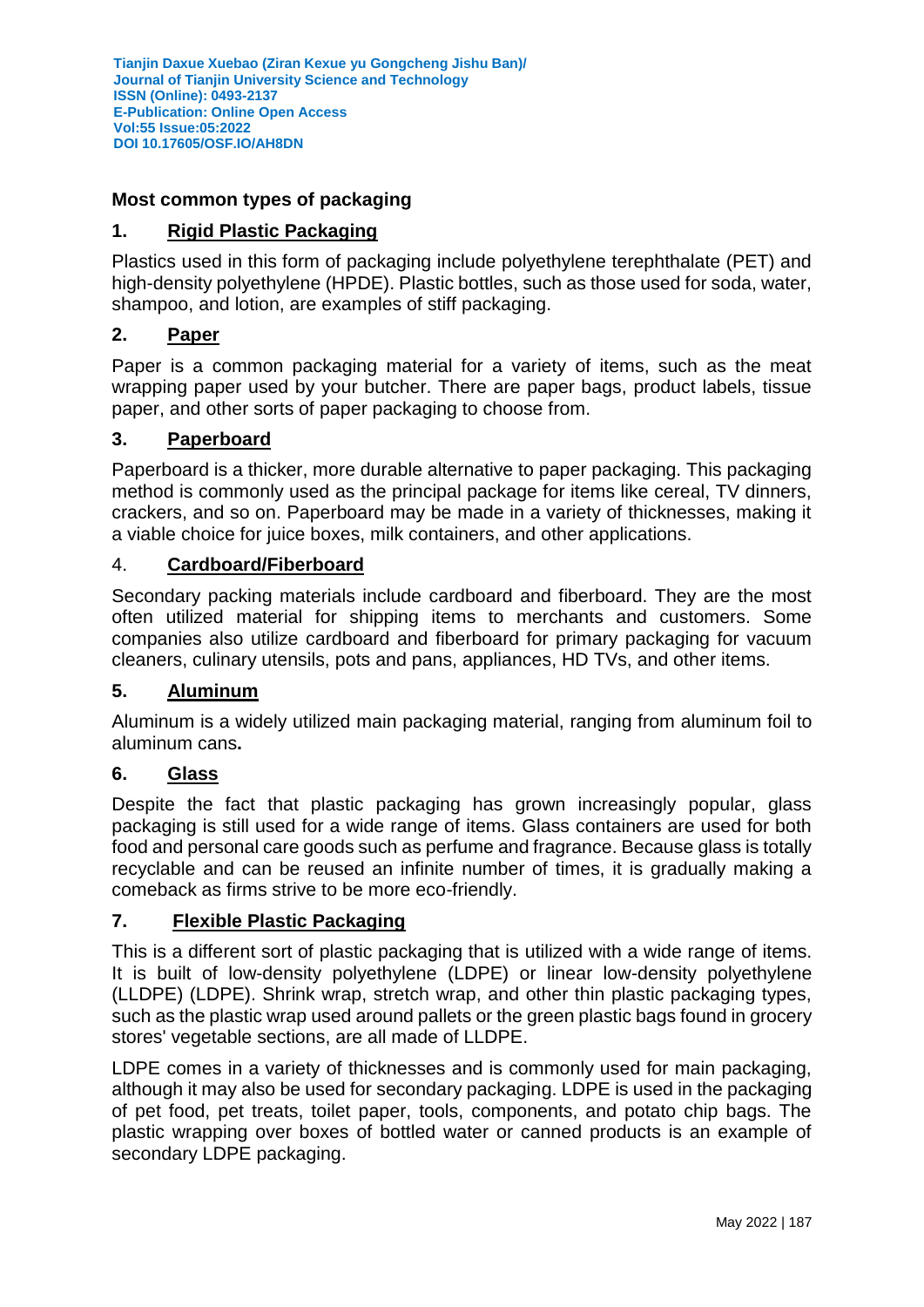# **Emergence of plastics packaging:**

The notion of packing has led to the invention of containers made of plant leaves and miniature tree stems ever since the requirement for keeping food for the next day's eating was felt. This notion of packing evolved throughout time as society advanced. As a result, the introduction of plastic had a significant impact on society.

We now understand the importance of reducing plastic in our lives—particularly singleuse plastics—but let us travel back in time to a time when plastic was a ground breaking scientific discovery and examine the history of plastic to learn how we ended up on the wrong track today. Plastic packaging fulfils a number of critical tasks in our modern life, which are the fundamental reasons we rely on it:

 **Protection:** safeguards sensitive items in transit from harm as well as contamination or damage caused by moisture, humidity, gases, bacteria, insects, and light

 **Preservation:** preserves items for a longer period of time, reducing waste by providing people more time to utilise or eat them before they are no longer acceptable.

**Prevents waste:** products kept together and spillages avoided.

 **Transportation:** Allows for long-distance transportation, giving us access to a diverse range of non-local produce, which fosters commerce. It also saves space by stacking goods, making transportation more efficient.

 **Displays information:** On the box, vital information about the product, such as nutritional content or allergy warnings, is shown.

Plastic wrapping is one of the most essential factors in preventing food from rotting. Food waste has a substantially greater environmental impact than packaging waste, particularly in terms of carbon footprint. Plastic packaging helps food to travel farther distances, stay on shelves for longer periods of time, and prevents vast volumes of food from going to waste.

There are several forms of plastic, each with a unique set of functional features such as food safety, flexibility, transparency, opacity, chemical and heat resistance. As a result, plastics are the best packaging material for a wide range of current applications. Without plastic packaging to meet all of these criteria, transporting and utilising a large range of items that people rely on every day becomes extremely difficult (and frequently impossible).

# **Emergence of Aluminum packaging:**

Aluminum Foil International Application Aluminum foil is widely used in food and beverage packaging, cigarette packaging, pharmaceutical packaging, cream product packaging, insulation materials, video cable, and other industries due to its light weight, good coating, non-toxic, moisture-proof, shading, heat conduction, high electrical conductivity, good corrosion resistance, and beautiful appearance.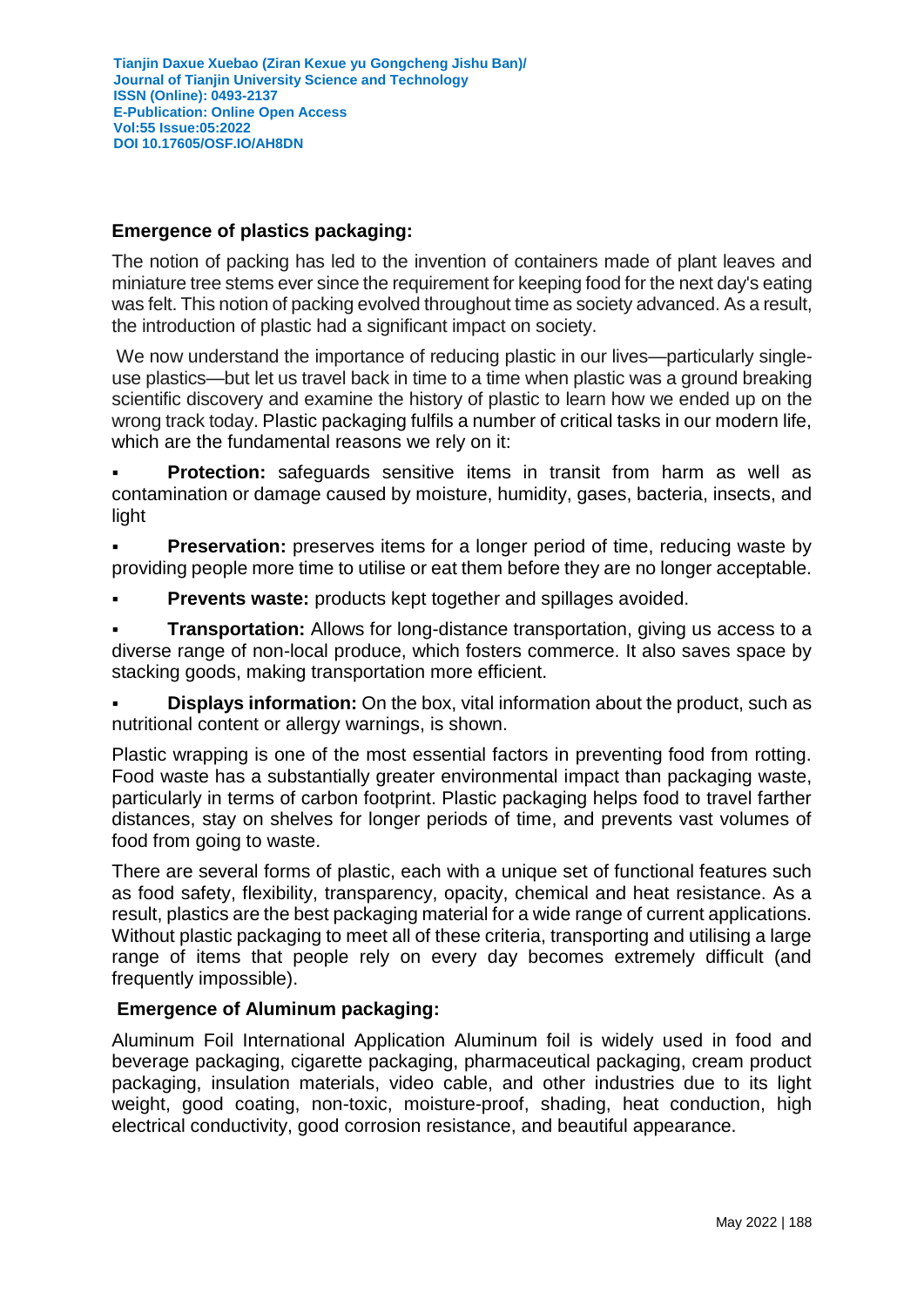

The packaging industry accounts for the lion's share of the aluminum foil market. Because foil is almost impermeable to gases and water vapor, it is utilized in a variety of things ranging from meals to presents.

Foil has the ability to lengthen the shelf life of items, requires very little storage space, and creates less waste than its alternatives. It's easy to see why aluminum foil is so popular, given all of these advantages.

# **Direct & indirect effects of plastics packaging:**

Plastic bags have the greatest environmental effect since they take many years to degrade. Furthermore, as plastic bags decompose in the sunshine, poisonous compounds are released into the soil, and when plastic bags are burned, a hazardous material is discharged into the air, generating ambient air pollution. Plastic bags are discarded indiscriminately into landfills across the world, occupying hundreds of hectares of land and emitting harmful methane and carbon dioxide emissions, as well as extremely toxic leachates, during the decomposition stage.

Marine plastic pollution has a cascade effect on global ecosystem function, changing the dynamics of the Earth's composition and Eco structure. Plastic in the ocean is already transforming the global carbon cycle, which lies at the heart of the Earth's biophysical foundation.

Marine plastic contamination is irreversible due to the overwhelming amount of microplastics already entering the food chain and the pervasive prevalence of plastic in the ocean generally.

Toxic chemicals seep from plastic and end up in almost everyone's blood and tissue. Cancer, birth abnormalities, weakened immunity, endocrine disruption, and other illnesses have been related to their exposure.

## **Emergence of eco-friendly packaging:**

The worst irony of all, when we look back at the history of plastic, is that it was created with noble intentions to protect nature. Scientists believed they could utilize plastic to preserve rare natural resources such as wood and stone while also protecting animals from being murdered for items such as ivory, tusk, horn, and tortoise shells. When we have seen, these advantages swiftly turned into disadvantages as plastics began to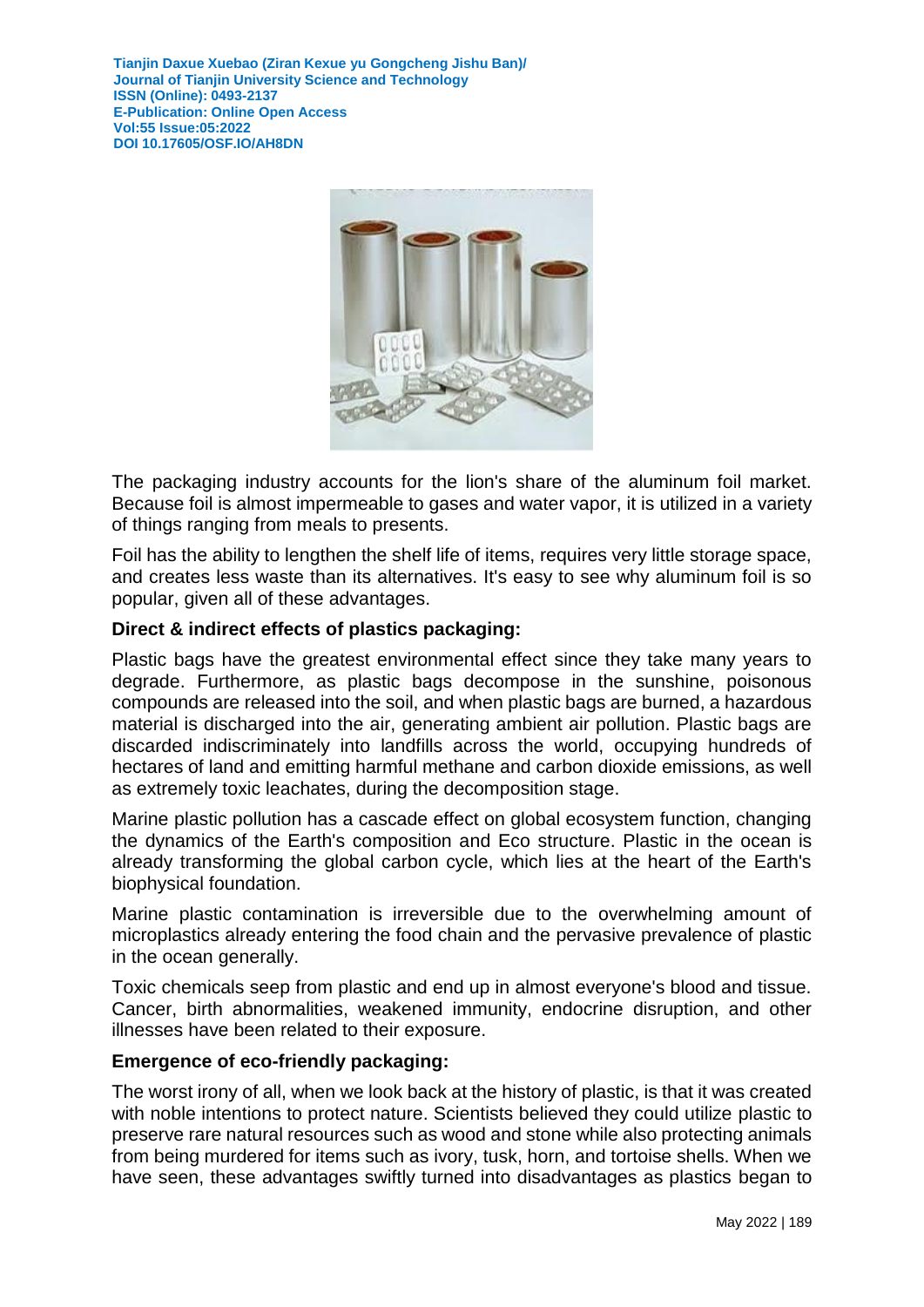pollute our seas, land, and air. As with many other environmental concerns, we must discover creative solutions to help preserve our ecosystem in balance.

There is a lot of packing in the world. Every day, companies like Amazon, USPS, FedEx, and UPS ship millions of packages. Amazon alone sends over 5 billion Prime deliveries every year, or more than 13 million parcels per day. And industrial exports contribute even more.



Packaging accounts for 77.9 tons of municipal solid garbage per year, or over 30% of total waste, according to the EPA. Packaging accounts for a whopping 65 percent of household waste. Fortunately, there is a simple step that businesses can take to protect the environment and offer environmentally conscious customers what they want: investing in green packaging. Green packaging is inexpensive and simple to deploy, and it provides several benefits to both customers and the environment.

# **Singular Economy**



# **Switching to Eco- friendly packaging:**

There are now a plethora of eco-friendly packaging materials available. Recycled tape, bamboo, boxes manufactured from post-consumer waste (i.e. recycled newspapers), Geami paper, and even mushroom stems are examples of such materials (to replace packing peanuts). By employing such items, packaging becomes recyclable, reusable, or biodegradable, considerably reducing the quantity of garbage found in landfills.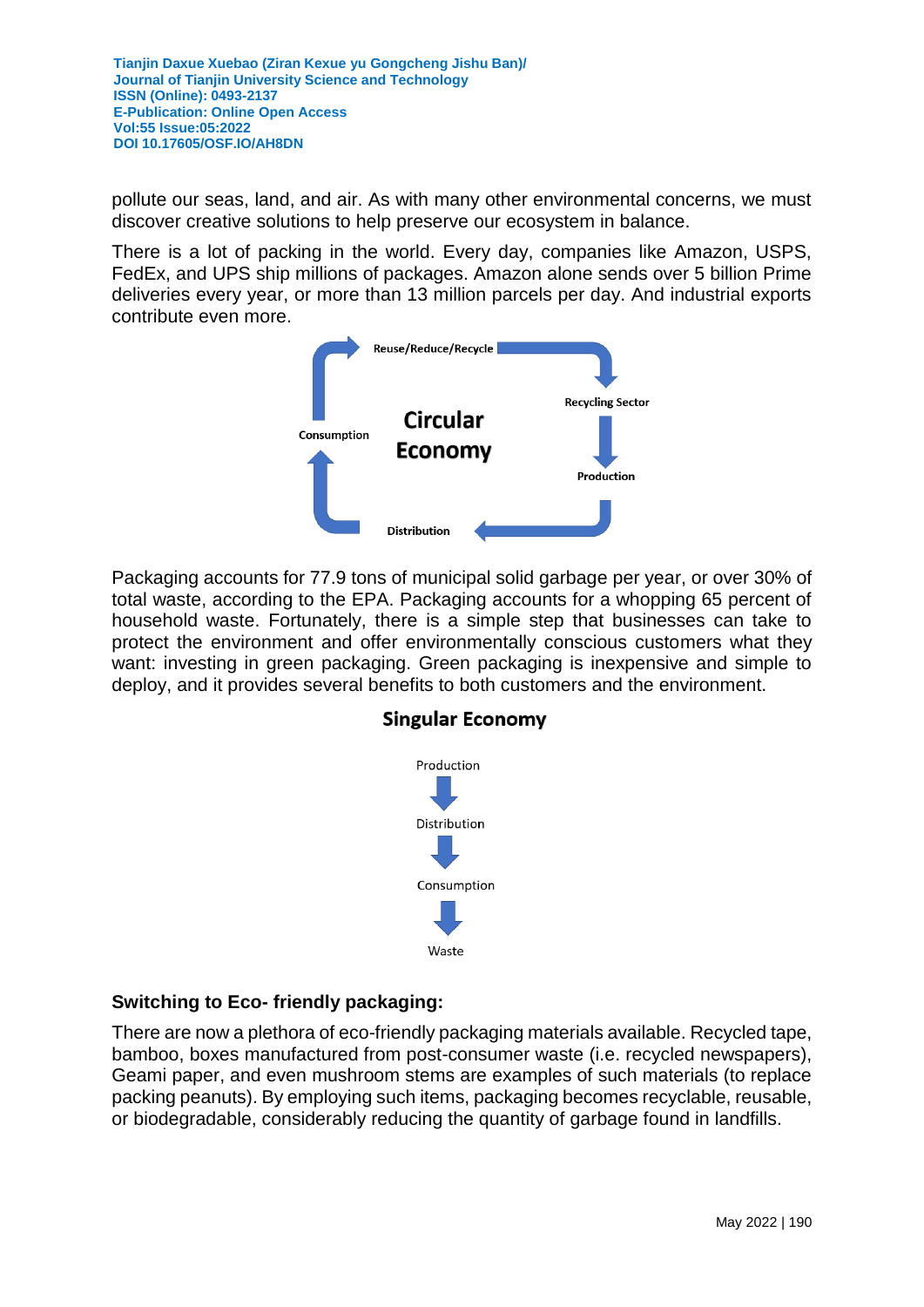

Sustainable packaging strives to lessen its carbon footprint over time. This can be accomplished in one of the following ways:

Use of environmentally acceptable raw resources that are either recycled or reused.

Reduce the manufacturing and supply chain processes.

Encourage a circular economy, which increases the shelf life and usability of packaging.



According to a 2019 Accenture poll, 72 percent of respondents are buying more ecofriendly items than they were 5 years ago, and 81 percent expect to buy more sustainable products in the future 5 years.

Sustainable packaging is quickly becoming the de facto solution for businesses looking to reduce their carbon footprints and improve the efficiency of their existing supply chain operations.

According to Moglix data, 60 percent of firms in the FMCG, car, and oil & gas industries are interested in transitioning to sustainable packaging. This should offer additional motivation for businesses to establish a balance between the criteria for profit, planet, and people.

# **SUGGESTIONS FOR SOLUTIONS.**

Eco-friendly packaging has the potential to significantly contribute to long-term growth. Despite the fact that packaging has always been a social and political issue, there has been little study on eco-friendly packaging. Eco-friendly packaging has been addressed by researchers using a variety of words, including ecological packaging, eco-design,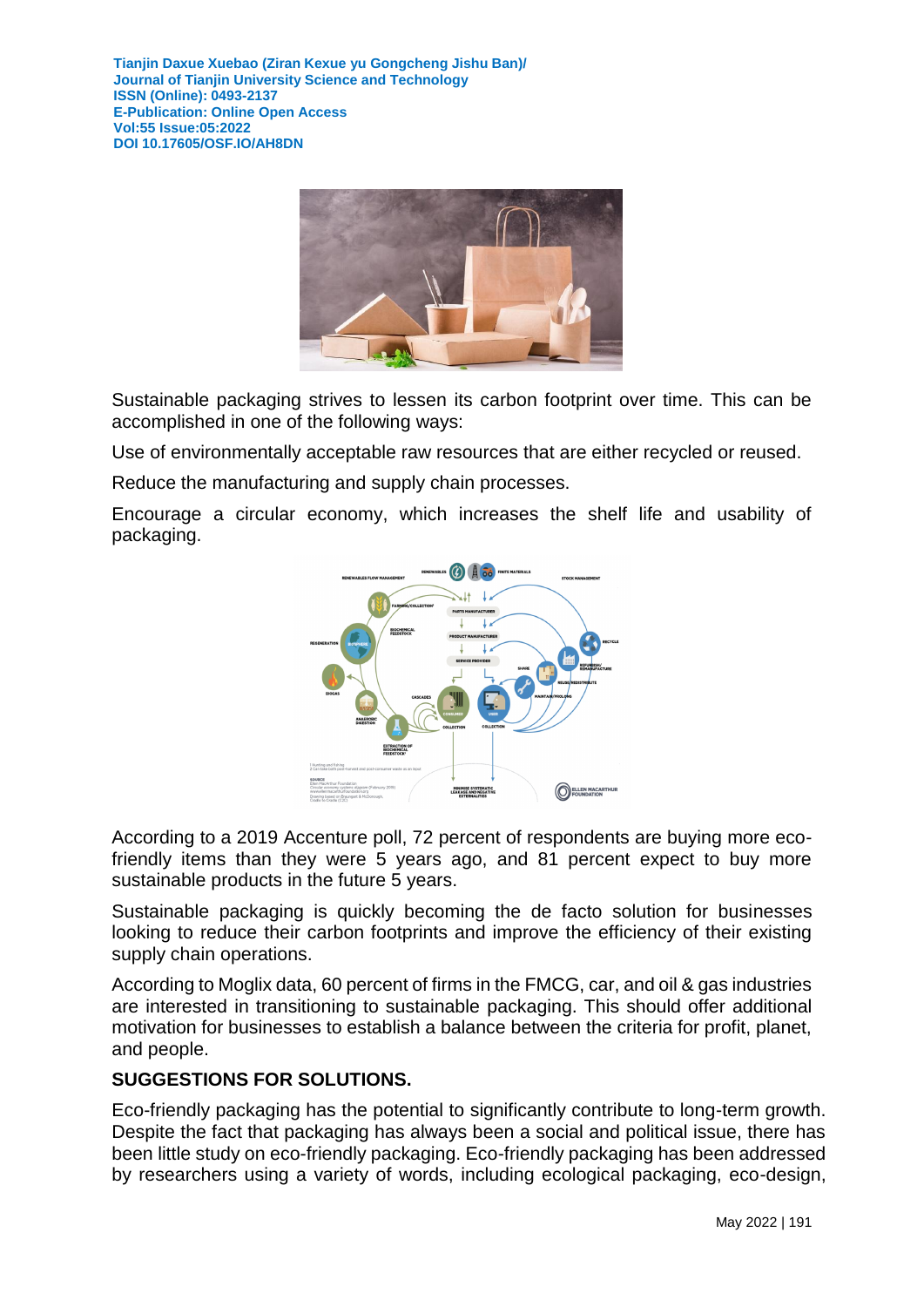green packaging, ecologically aware design, and environmentally friendly packaging. However, it is frequently referred to as "sustainable packaging." There are several biodegradable and recyclable packaging alternatives available under this category. Such environmentally friendly materials provide the least amount of harm to the environment. Here are some ideas for eco-friendly packaging.

#### RETURNABLE PACKAGING

Returnable packaging, also known as reusable packaging, is made of long-lasting materials that are carefully developed for many uses and an extended life. Steel, wood, polypropylene sheets and other plastic materials are utilized to construct returnable packaging. The automobile industry has primarily employed large returnable racks to transport engines, dashboards, fenders, hoods, and other components from dealers to facilities. These racks are then reused for the next shipment cycle. Bulk foods, pharma products, and chemicals are often shipped in reusable containers. Reusable bottles for milk, soda, and beverages have been a part of closed-loop use-return-clean-refill--reuse cycles.



## MONO-MATERIAL PACKAGING

The term 'circular economy' is becoming more widespread for firms all across the world, regardlessof industry. Mono materials may be the best option for the packaging industry. Because the commodities must be protected and maintained, they must be packaged in a certain manner. However, today's products are becoming more complex, necessitating more packaging characteristics where a single material may not enough. Coatings, laminations, product information labels, and material additives all complicate packaging. Recycling mixed materials is a difficult task. As a result, mono-materials may be easier to recycle.

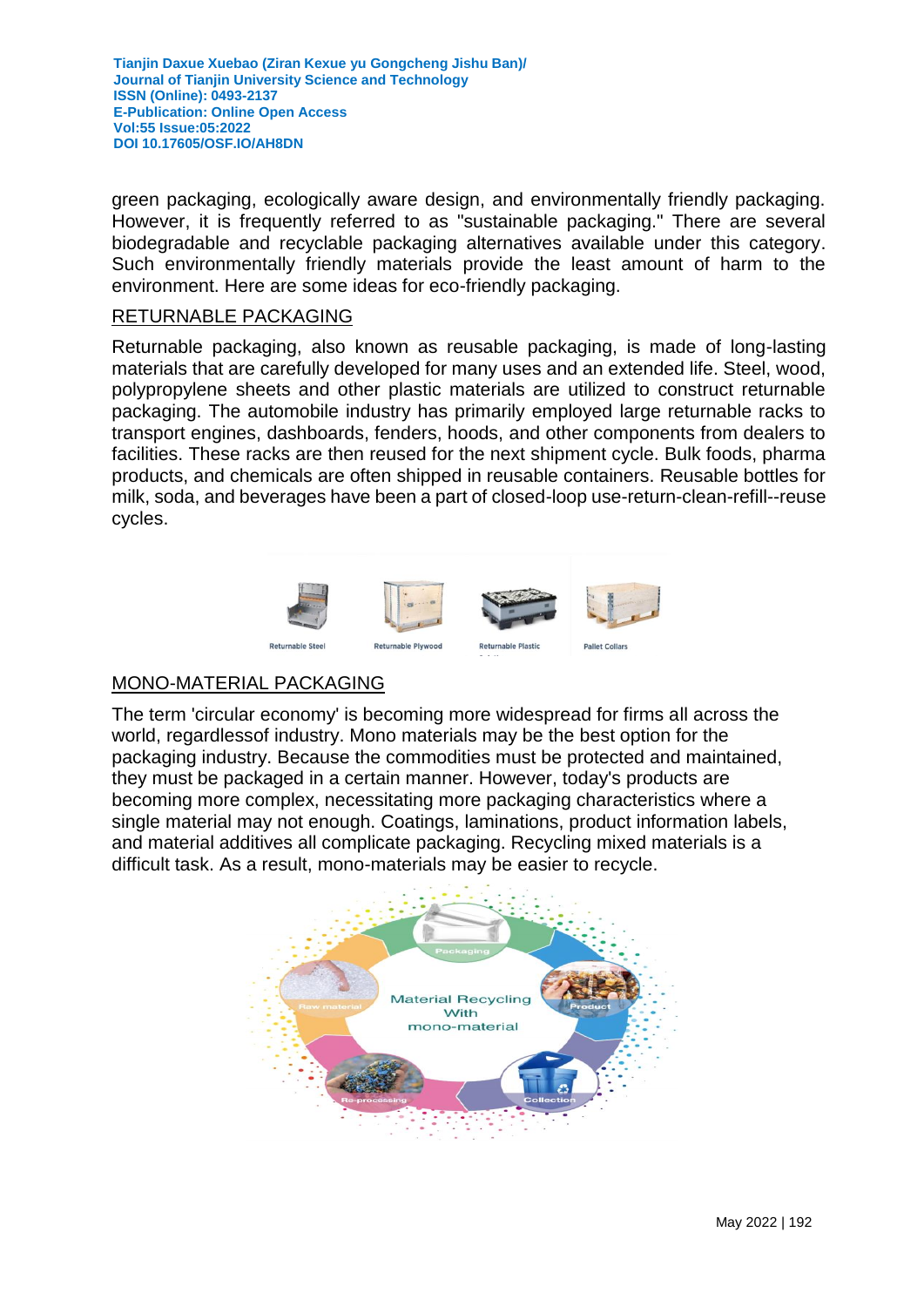

# PLANTABLE PACKAGING

Small boxes containing cosmetics, lightweight products, toppers, and product wraps are made from plantable materials. This is manufactured from recycled materials inserted in seeds. As a result, instead of being discarded, the packaging might be planted.



## EDIBLE PACKAGING

A coating or film of edible substance put on or between the food components is referred to as edible packaging. Living beings may ingest this type of packaging as part of the whole food product. Protein-based materials such as gluten, soy, Collagen, Casein, Zein, Whey protein, and Polysaccharide-based materials such as Cellulose, Chitosan, Alginate, Starch, Pectin, Dextrin, and Lipid-based materials such as Waxes, Acylgycerols, and Fatty acids are used to manufacture edible films.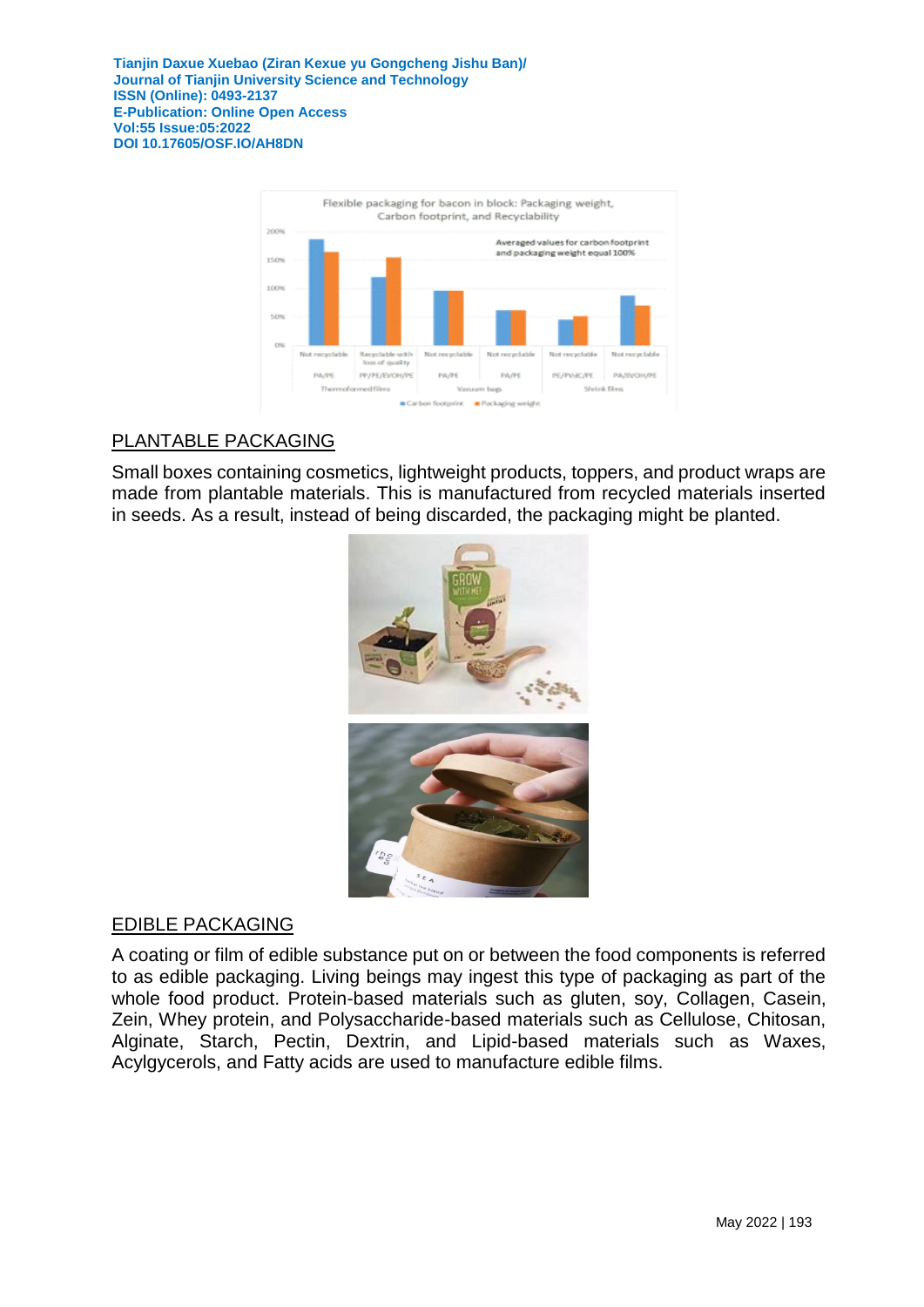

# BIODEGRADABLE AND COMPOSTABLE PACKAGING SOLUTIONS

Biodegradable items are ones that can be digested by microbes such as bacteria or fungus over time, whereas compostable products can degrade into non-toxic, natural components over time. To produce a final compost product, the latter requires microbes, humidity, and heat. The following materials are biodegradable in general:

Cardboard, paper, and brown Kraft paper

Plant-based materials such as sugar starch, seaweed, maize, and mushrooms are used in packaging.

'Bio plastics' are materials manufactured from maize or sugar starch.



CREATION OF CAPITAL FOR ECO-FRIENDLY PRODUCING COMPANIES THROUGH IMPOSING REGULATORY CREDITS SYSTEM.

Every product's packaging is a significant part of its marketing. Because a product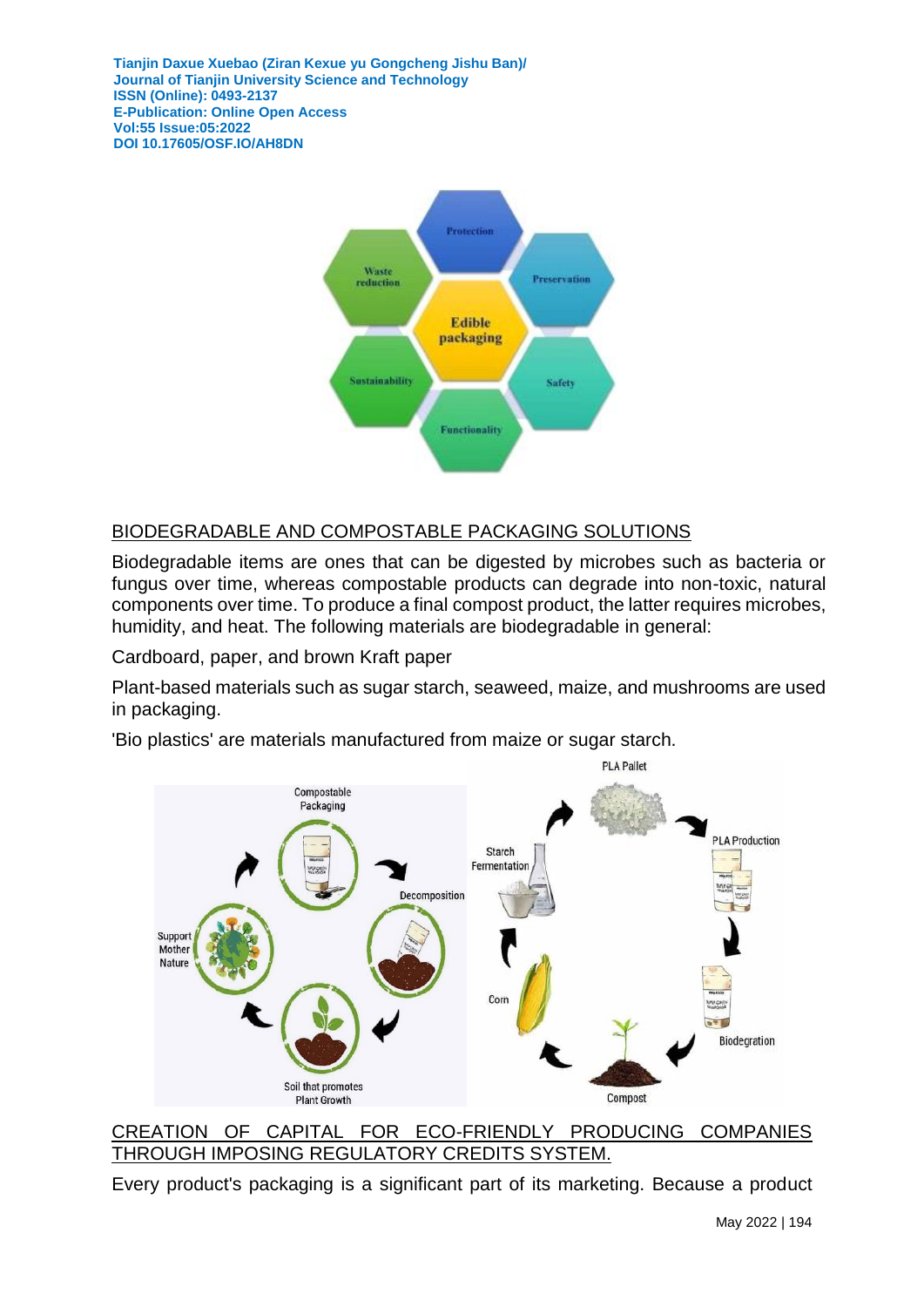must be warehoused, transported, sold, and utilized, packaging improves essentials such as handling, protection, and conservation. A revolutionary concept known as 'regulatory credits' came into play to enhance packaging processes, specifically assuring their efficacy, efficiency, safety, and environmental impact. Regulatory credits are state and federal government incentives for controlling elements that contribute to environmental pollution, such as zero-gas emissions, greenhouse gas emissions, clean fuel, and carbon emissions.

Regulatory credits may be available for certain activities.

Development of novel materials to fulfil eco-friendly environmental criteria.

New technologies, materials, and methods are being developed.

Design and prototype enhancements.

Improving procedures in order to reduce the amount of pollutants and greenhouse gas emissions.

During the manufacturing process, lowering the quantity of waste for raw resources.

Increase the use of natural plant life as a source of packaging.

Product packaging efficiency is being improved.

Increasing automation of conventional packaging operations.

Many firms must grasp the wide range of challenges that may arise. Climate change, resource depletion, and so forth are examples. That is why a framework may be utilized to comprehend a wide range of seemingly unconnected topics.

The 'Five Capital Model' provides a foundation for understanding economic sustainability in terms of capital. It is critical for any firm to employ this approach to supply its products or services. This approach contributes to a better understanding of environmental and social concerns that impact long-term earnings. The five capitals to be examined are natural capital, human capital, social capital, manufactured capital, and financial capital. To some extent, all organisations rely on natural capital and have an environmental effect since they use energy and create trash.

# NATURAL CAPITAL

Environmental or ecological capitalization refers to the use of natural resources or processes to manufacture products. It encompasses, for example, woods, oceans, lumber, fish, and so on. An organization can improve its natural capital in a variety of ways. Some of them include replacing naturally scarce materials with abundant materials, eliminating waste, reusing or recycling, using renewable sources only from restorative ecosystems, eliminating the accumulation of man-made, unnatural substances, and using substances that can be easily broken down by natural systems.

## THE RESEARCH AND DEVELOPMENT TAX CREDITS FOR THE PHARMACEUTICAL PACKAGING INDUSTRY AND FOOD INDUSTRY.

In 1981, the R&D Tax Credits were introduced, allowing for a credit of up to 13% of expenditures on innovative and improved goods and processes. Patent development costs, testing costs, supplier costs, and staff compensation are all eligible expenses.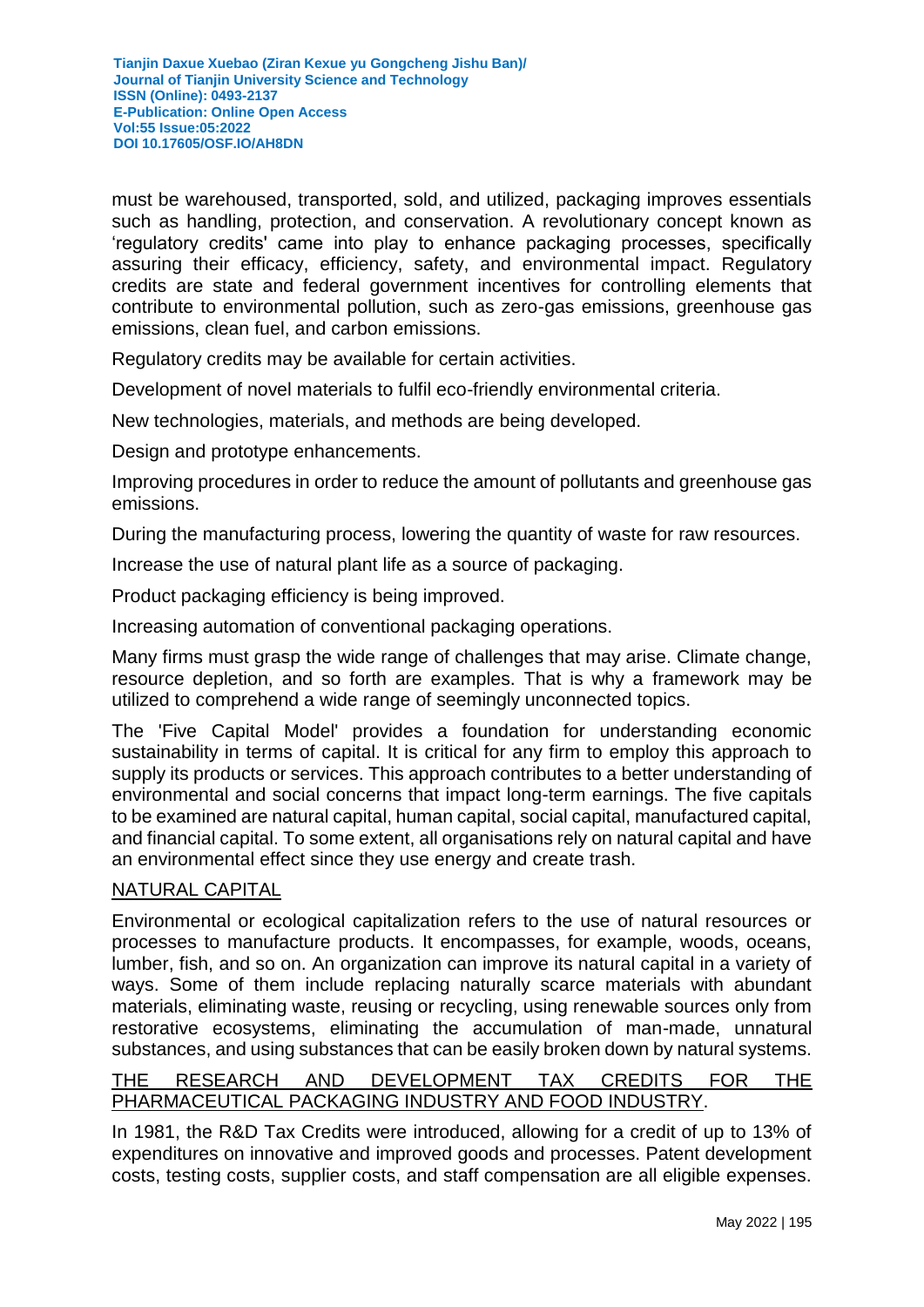On December 18, 2015, a law was enacted to make the R&D Tax Credit permanent. R&D Tax Credits can be used to offset alternative minimum tax, and startups can utilise the credits to offset up to \$250,000 in payroll taxes each year.

The federal R&D tax credits, which are based on eligible research costs, can assist food and beverage firms in immediately offsetting their tax due (QREs). In general, the credit is equal to 5-10% of QREs in a given year. R&D Tax Credits can be claimed by enterprises or the three preceding years by revising the field tax filings, and they can be carried forward for up to 20 years straight.

SOME QUALIFIED RESEARCH ACTIVITIES IN PACKAGING.

Experimenting with chemicals or container design in order to extend the product's life.

Creating automated or improved processing and packaging processes.

# **CONCLUSION**

This is an investigation of the topic of how packaging evolved over time. The concept of packing arose from the necessity to store food and resources. It began with leaves and wood and has progressed to plastics today. Plastic packaging has a short lifespan, has a huge environmental and health effect, and is more likely to contain high quantities of BPA. Eco-friendly packaging is appropriate for reducing the negative impacts on the environment. The term "eco-friendly" or "earth-friendly" refers to items that promote green living and assist save resources. The study's major findings show that the packaging industry is increasingly concerned about environmental preservation, with a strong confidence that green marketing can be utilized as a strategy for long-term success. In an effort to limit carbon emissions, governments all over the globe have enacted legislation that grants credits to enterprises who adhere to the regulatory credit system. Converting these credits into money for the construction of capital contributes to the desire to create an environmentally pleasant atmosphere.

#### **Reference**:

- [https://onlinelibrary.wiley.com/doi/10.1002/9781119151036.ch1#:~:text=Packaging%20is%20](https://onlinelibrary.wiley.com/doi/10.1002/9781119151036.ch1#:~:text=Packaging%20is%20a%20coordinated%20system,defined%20them%20in%20various%20ways) [a%20coordinated%20system,defined%20them%20in%20various%20ways.](https://onlinelibrary.wiley.com/doi/10.1002/9781119151036.ch1#:~:text=Packaging%20is%20a%20coordinated%20system,defined%20them%20in%20various%20ways)
- <https://www.vedantu.com/commerce/packaging>
- <https://crawfordpackaging.com/automation-and-innovations/history-of-packaging>
- [https://www.gcbsolutionsinc.com/single-post/what-are-the-most-common-packaging](https://www.gcbsolutionsinc.com/single-post/what-are-the-most-common-packaging-materials-used-today)[materials-used-today](https://www.gcbsolutionsinc.com/single-post/what-are-the-most-common-packaging-materials-used-today)
- https://en.m.wikipedia.org/wiki/Sustainable\_packaging [:~:text=Sustainable%20packaging%20is%20the%20development,environmental%20impact%](https://en.m.wikipedia.org/wiki/Sustainable_packaging#:~:text=Sustainable%20packaging%20is%20the%20development,environmental%20impact%20and%20ecological%20footprint) [20and%20ecological%20footprint](https://en.m.wikipedia.org/wiki/Sustainable_packaging#:~:text=Sustainable%20packaging%20is%20the%20development,environmental%20impact%20and%20ecological%20footprint)
- <https://www.nspackaging.com/analysis/sustainable-packaging-design-importance/>
- <https://www.sciencehistory.org/the-history-and-future-of-plastics>
- <https://journals.openedition.org/factsreports/5123>
- <https://manyeats.com/history-of-aluminum-foil/>
- <https://www.bpf.co.uk/design/ecodesign-home.aspx>
- <https://business.moglix.com/the-rise-of-sustainable-packaging-the-reuse-revolution/>
- <https://www.triplepundit.com/story/2015/evolution-eco-friendly-packaging/32431>
- <https://www.ecoenclose.com/blog/the-impact-of-switching-to-sustainable-packaging/>